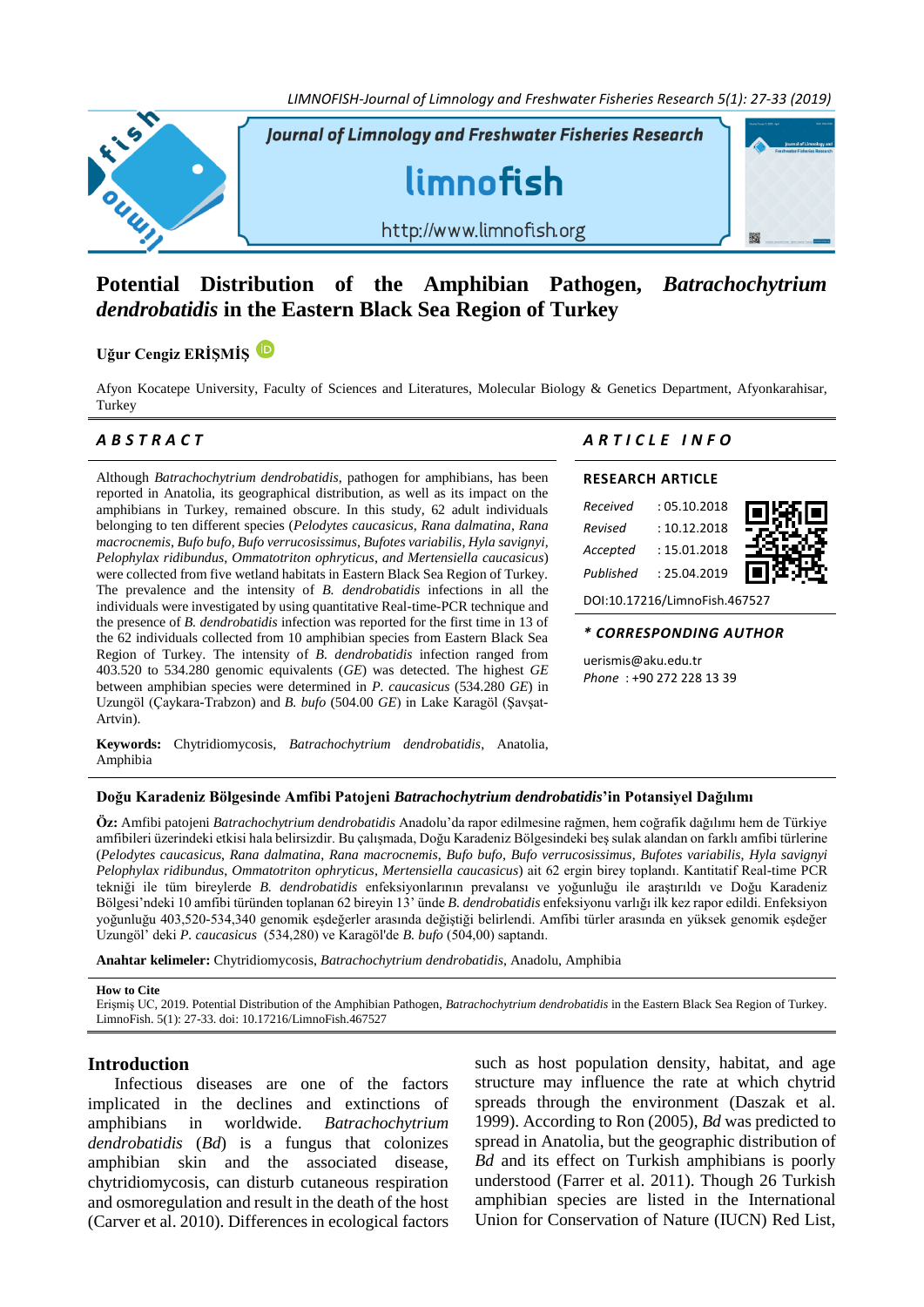investigation of the decrease in frog population has become mandatory (Başkale et al. 2013). Only two works were carried out on the distribution of *Bd* in Turkey. Previously, Göçmen et al. (2013) reported that one of two *P. bedriagae* specimens from Göynük Canyon (Antalya) was found as positive for *Bd*. Erişmiş et al. (2014) reported *Bd* infecting wild *P. ridibundus*, *H. orientalis*, *B. variabilis* as well as endemic Beysehir frogs *P. caralitanus* in West Anatolian Region and the District Lakes of South Western Turkey.

Thirty-six amphibian species were recorded in Turkey. Due to Turkey's geographical position, different species spread in different regions and they are exposed to a great number of threats (Şekercioğlu et al. 2011). This includes a number of restricted and rare amphibian species such as *Rana tavasensis* (Franzen et al. 2008), *R. holtzi* (Yildiz and Göçmen 2012), *R. macrocnemis* (Veith et al. 2003), *P. caralitanus* (Bülbül et al. 2011). If such species were susceptible to the fungal infection, the local and isolated populations might easily become extinct.

Hence, the location of pathogens and susceptible to species are needed to be determined in Turkey. Management strategies for the containment of *Bd* spreading include the detection of wild and captive populations infected with chytrid disease, the identification of infected geographical areas, and the control of infected animal's movement from one location to another.

Therefore, the main objective of the present study was to determine *Bd* infected amphibian species through quantitative polymerase chain reactions (*qPCR*) (Kriger et al. 2006; Hyatt et al. 2007) in the Eastern Black Sea Region of Turkey.

## **Materials and Methods**

The study was carried out in 6 different areas [Uzungöl (Çaykara-Trabzon, *UZL*), Karagöl (Şavşat-Artvin, *KRL*), Sahara Natural Park (Şavsat-Artvin, *SNP*), Ardeşen (Rize, *ARD*), Lake Şavsat (Şavşat-Artvin, *SVT*)] at 39 to1876 m elevation (*E*) in the eastern Black Sea region (*EBS*) of Turkey (Figure 1).



Figure 1**.** Map showing the collecting sites.

The specimens were collected during the summer season of 2014 (June through August). Air temperature, water pH, and humidity (H) were recorded during the fieldwork (Table 1). For each captured animal, surveyors recorded its GPS coordinates. To prevent the transfer of infected materials among sites, we rinsed all equipment with 5% bleach before entering each location. All of the frogs were handled with latex gloves and gloves were discarded after examination of each animal (Bai et al. 2010). The distribution of zoosporangia of *Bd* was

studied in collected 10 species [*P. caucasicus* (*Pc*), *R. dalmatina* (*Rd*), *R. macrocnemis* (*Rm*), *B. bufo*  (*Bb*), *B. verrucosissimus* (*Bv*), *B. variabilis* (*Bvs*), *H. savignyi* (*Hs*) *P. ridibundus* (*Pr*), *O. ophryticus* (*Oo*), *M. caucasicus* (*Mc*)].

To determine whether the animal was infected with *Bd* or not by *PCR* analysis, tissue samples were collected using swab method with a sterile cotton tip swab to take the keratinized tissues where *Bd* zoospores were highly concentrated (Marantelli et al. 2004). During *Bd* sampling process, each individual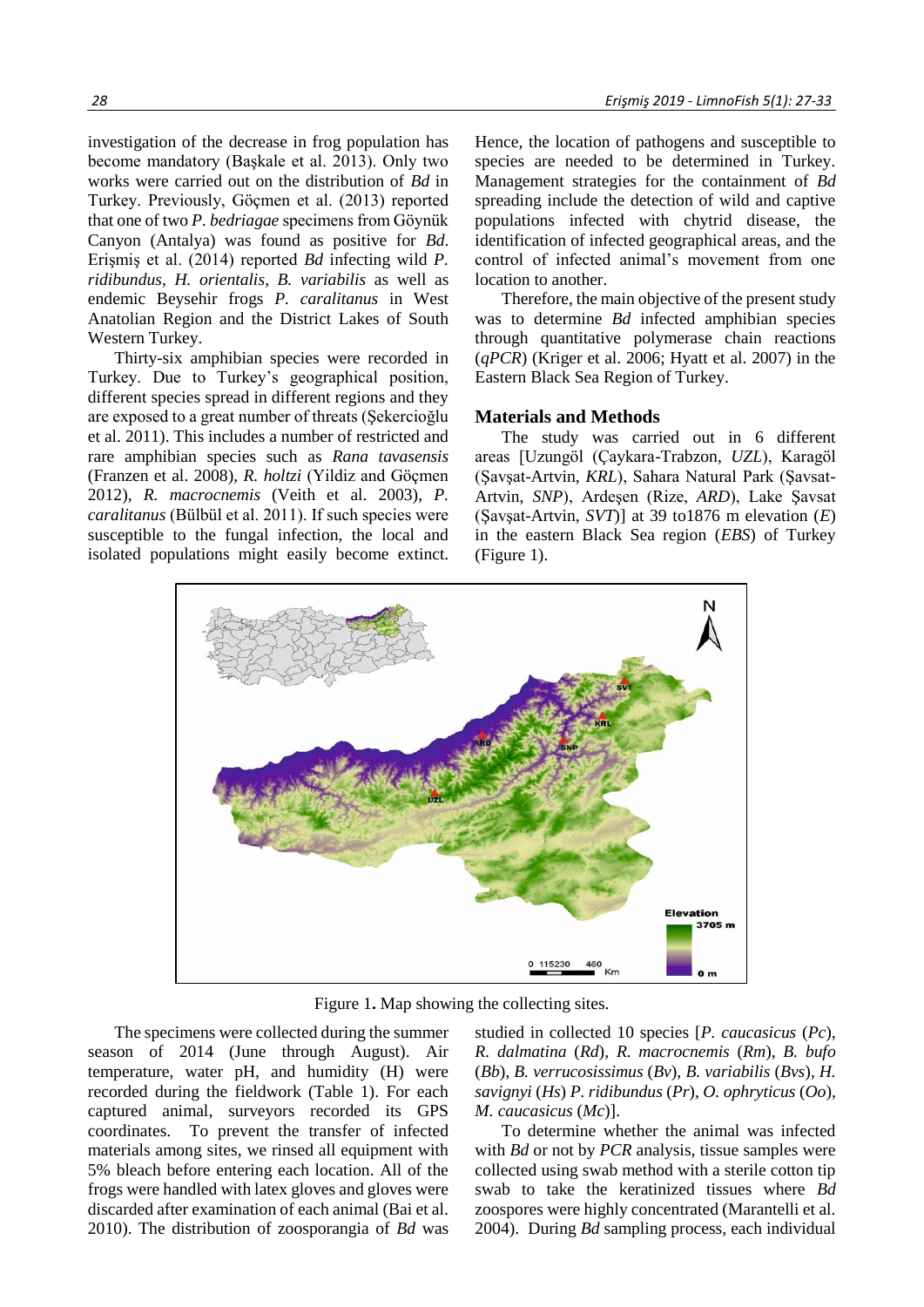was swabbed 30 times. We followed the standardized sampling protocol detailed by Hyatt et al. (2007). Samples were stored in 95% ethanol and were kept on ambient temperature  $(\geq 10^{\circ}C)$  in the field and transported back to the laboratory and stored in a −80 °C freezer (Hyatt et al. 2007). The intensity of infection in all samples was determined by using qPCR (Boyle et al. 2004; Hyatt et al. 2007), with the modifications of methods described by Boyle et al. (2004). It was extracted nucleic acids using 50 μl PrepMan Ultra (Applied Biosystems), and the tip of the swab was used instead of a toe. To ensure the integrity of our results, a negative control (*dH2O*) was run in triplicate on every 96-well *PCR* plate (Kriger et al. 2006). We constructed a standard curve to determine the zoospore load. A standard curve was constructed from the control reactions containing 100, 10, 1 and 0.1 *Bd* zoospores and the concentration determined for the test samples expressed as the number of zoospore equivalents. The intensity of infection was measured as the number of genome equivalents (*GE*) per swab, calculated by multiplying the *GE* values generated during the *qPCR* by the dilution factor of the template *DNA*. Swabs were

categorized as *Bd* positive at  $\geq 1$  *GE* and as *Bd*negative at <1 *GE* (Kriger et al. 2006; Hyatt et al. 2007; Anna et al. 2011; Erismis et al. 2014). All analyses were performed in triplicate. The percentages of infected individuals and *GE* were not compared among within sites or the species due to the low statistical power of small sample sizes for each species at a site. In the localities with positive *Bd*, we used the zonal statistic routine to extract from the digital maps the environmental variables values from each point (ArcView 3.2, Spatial Analyst). These values were also used to run Principal Component Analysis (*PCA*; implemented in XLSTAT v.3.0) to visualize the degree of clustering in environmental space among *EBS* region of Turkey where *Bd* was found.

# **Results**

We swabbed 62 individuals from the 8 genera, including 10 species that occur in *EBS* region of Turkey. The prevalence and the intensity of *Bd*  infections in all the individuals were investigated by using quantitative real-time-*PCR* technique and the presence of *Bd* infection was reported for the first time in 13 of the 62 individuals collected from 10 amphibian species from *EBS* Region of Turkey (Figure 2, Table1).

*Bd* was not detected only in *ARD* region. We determined the presence of *Bd* infection in 13 out of 62 (20.9%) samples comprising six species: *Pelobates caucasicus* (*Caucasian type-specific), Bufo bufo, B. verrucosissimus, Bufotes variabilis, Pelophylax. ridibundus, Ommatotriton ophryticus*  (Table 1).



**Figure 2.** Map of *Bd* prevalence on EBS of Turkey. EBS from all states sampled tested positive and negative for *Bd*, Positive (black) and negative (white) proportions by the state were indicated by pie charts.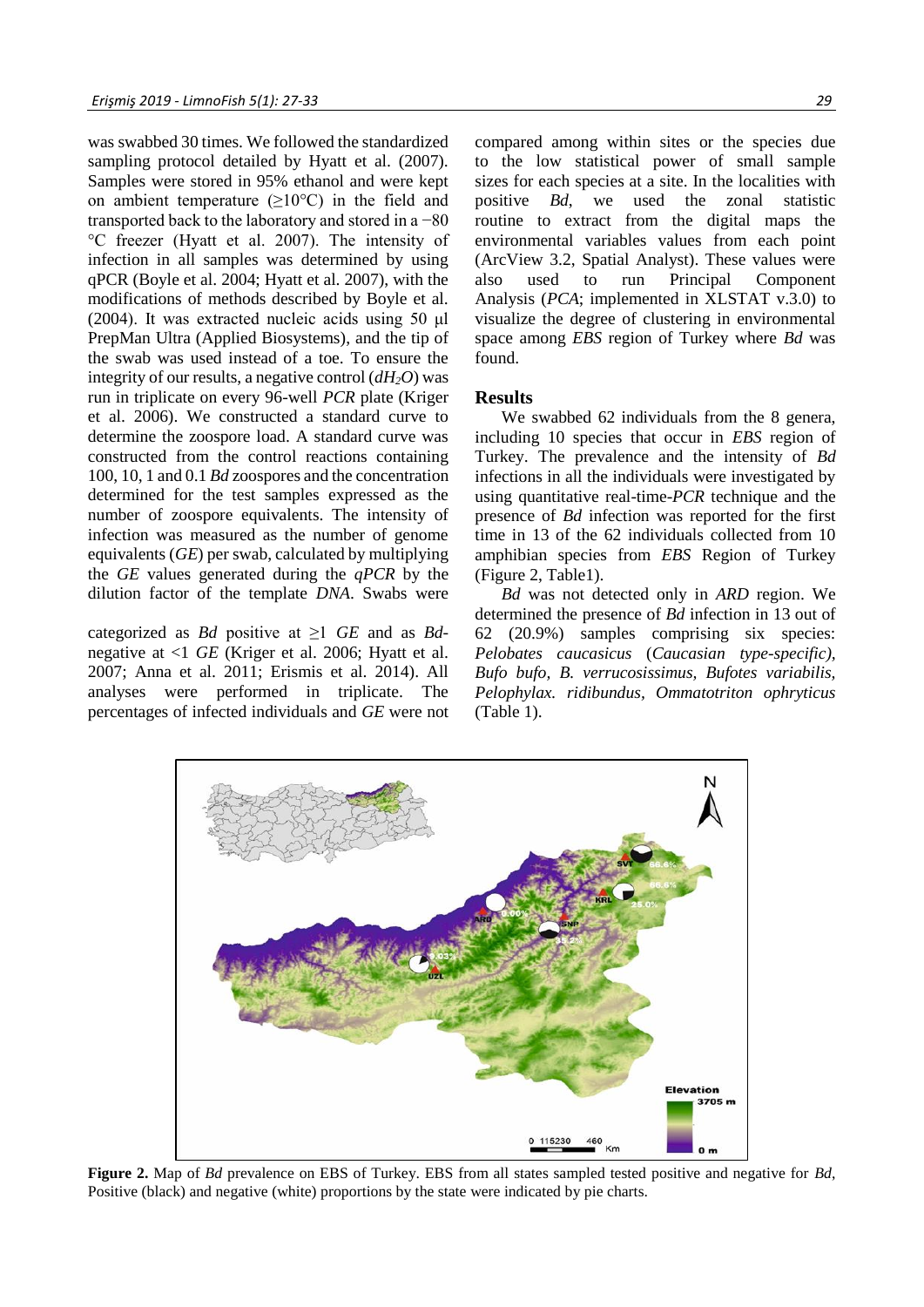| Species                 | Locality                                  | Coordinates                               | Air<br>$\mathcal{C}$ | H<br>$\%$ | E<br>(a.s.l) | $\overline{N}$<br>$(+ve)$ | Prev.<br>(%)             | <b>GEs</b>               |
|-------------------------|-------------------------------------------|-------------------------------------------|----------------------|-----------|--------------|---------------------------|--------------------------|--------------------------|
| $P_{\mathcal{C}}$       | UZL                                       | $40^{\circ}37'23''N - 40^{\circ}16'50''E$ | 26.0                 | 56.0      | 1164         | 12(2)                     | 16.0                     | $527 \pm 16$             |
| Rd                      | <b>UZL</b>                                | $40^{\circ}36'24''N - 40^{\circ}18'48''E$ | 19.5                 | 78.0      | 1271         | 1(0)                      | $\overline{\phantom{a}}$ | $\overline{\phantom{a}}$ |
| $Rm$ .                  | <b>UZL</b>                                | $40^{\circ}35'18''N - 40^{\circ}21'19''E$ | 18.5                 | 82.0      | 1701         | 2(0)                      | $\overline{\phantom{a}}$ |                          |
| <b>UZL</b><br>Bb<br>KRL | $40^{\circ}37'07''N - 40^{\circ}18'45''E$ | 19.5                                      | 78.0                 | 1272      | 4(0)         | $\blacksquare$            | $\overline{\phantom{a}}$ |                          |
|                         |                                           | $40^{\circ}56'20''N - 43^{\circ}23'30''E$ | 27.0                 | 65.0      | 1600         | 4(1)                      | 25.0                     | 504.00                   |
| Bv                      | <b>UZL</b>                                | $40^{\circ}37'11''N - 40^{\circ}17'36''E$ | 19.5                 | 78.0      | 1278         | 10(1)                     | 10.0                     | 436.00                   |
| Mc                      | <b>UZL</b>                                | $40^{\circ}35'27''N - 40^{\circ}20'45''E$ | 27.5                 | 72.3      | 1702         | 3(0)                      | $\overline{\phantom{a}}$ | $\overline{\phantom{a}}$ |
| $Bv_s$                  | <b>SNP</b>                                | $41^{\circ}14'24''N - 41^{\circ}13'12''E$ | 23.0                 | 77.0      | 1876         | 2(1)                      | 0.50                     | 463.00                   |
| Hs                      | <b>ARD</b>                                | $41^{\circ}11'13''N - 40^{\circ}59'19''E$ | 28.0                 | 68.0      | 39.0         | 2(0)                      | $\overline{\phantom{a}}$ | $\overline{\phantom{a}}$ |
| Pr                      | <b>SNP</b>                                | 41°14′24″N - 41°13′12″E                   | 23.0                 | 77.0      | 1876         | 15(5)                     | 33.3                     | 490.00                   |
|                         | KRL                                       | 41°18′32″N - 42°28′57″E                   | 26.0                 | 65.0      | 1600         | 4(1)                      | 25.0                     | 480.00                   |
| O <sub>O</sub>          | <b>SVT</b>                                | 41°17'47"N - 42°28'37"E                   | 30.5                 | 66.0      | 1409         | 3(2)                      | 66.6                     | $405 \pm 9.0$            |
| Total                   |                                           |                                           |                      |           |              | 62(13)                    | 20.9                     | $473.66 \pm 18.44$       |

**Table 1.** Prevalence (*Prev*) and Average Genomic Equivalents (*GE*) of *Bd* in Eastern Black Sea Region of Turkey

Sampling localities and examined frog species abbreviations used*; UZL:* Uzungöl/Trabzon*, KRL:* Karagöl/Artvin*, SNP:*  Sahara Natural Park/Artvin*, ARD:* Ardeşen/Artvin*, SVT:* Savsat Lake/Artvin*; Pc: Pelodytes caucasicus, Rd: Rana dalmatina, Rm: Rana macrocnemis, Bb: B. bufo, Bv: Bufo verrucosissimus, Mc: Mertensiella caucasicus; Bv: B. variabilis, Hs: Hyla savignyi, Pr: Pelophylax ridibundus, Oo: O. ophryticus respectively*, and *H:* Humidity*, E:* Elevation*. GE* genomic equivalent (including positive samples and negative samples*, GE* represents the burden of infection with *Bd).*

*Bd* was detected at 4 of 5 sites in *EBS* Region of Turkey were not being specifying *Bd* may be due to the small number of samples (Figure 1). *B. bufo* were sampled at two locations (*UZL* and *KRL*), only one of these locations tested positive for *Bd.* Although *P. ridibundus* were sampled at two regions (*SNP* and *KRL*) but 6 tested positive for *Bd.* The population of both *P. ridibundus* and *B. bufo* (at *KRL*) with a prevalence of 25%. However, we detected *Bd* in only one specimen of *B. verrucosissimus* (n=10). Furthermore, we did not detect any *Bd* on *R. dalmatina, R. macrocnemis, B. bufo,* and *M. caucasicus* (at *UZL*), *H. savignyi* (at *ARD*). In addition, Northern banded newts (*O. ophryticus)* were notable for their highest *Bd* infection rate at *SVT* with the prevalence of 66.6 % than other frog species (Table 1). Therefore, the prevalence of *Bd* infection on the populations of 10 frogs species among *EBS* regions (*UZL, KRL, SNP, SVT*) did differ significantly ( $\chi$ 2 = 8.43, *df* = 3, P<sub>0.05</sub> > 0.03).

We also detected the rate of *Bd* infection as the mean number of *GE* per sample in 3 replicates. The mean number of *GE* for individual positive samples ranged from 405±9.0 (for O. ophryticus at *SVT* region) to 527±16.0 (for *P. caucasicus* at *UZL* region). The highest intensity of zoospores was found at *P. caucasicus* (527±16.00) at *UZL* region followed by *B. bufo* (504.00) at *KRL* region (Table 1).

However, the average GEs among the four regions (*UZL, KRL, SNP, SVT*) individuals of frogs infected by *Bd* were analyzed through multiple comparisons based on a Tukey-HSD post-hoc test, which indicated a not significant difference among them (*F* = 3.27, *df*  $= 3:9$ ,  $p = 0.08$ ). Increasing suitability for both prevalence and *GE* of *Bd* was widely distributed on *EBS* regions of Turkey but was detected lowest in the *ARD* region (Tablo 1).

Final map resulted with areas highly suitable for the presence of *Bd* (Niche Overlap Index (*NOI*) > 0.70) dispersed irregularly overall *EBS* Region of Turkey (Figure 3). There are localities with highly suitable for the fungus in north regions of phytogeographic provinces of Trabzon and Artvin (Northeast of Turkey). *NOI* was varied among regions and was represented by different percentages of covered surface. Areas with  $0.70 > OI < 1$  (highest suitability for chytrid development) covered only 32.72 % of the total surface while areas with  $0.50 >$ OI <  $0.70$  covered 56.86 %. Areas with  $0.00 > O$ I < 0.50 only 10.42 of the total surface of *EBS* region of Turkey (Figure 3).

With eigenvalues >1, Principal Component I was positively correlated with (1) Elevation, (2) mean annual temperature, (2) precipitation of wettest explaining 89.6% of the variance of the system. Principal Component II explained 29.0% and was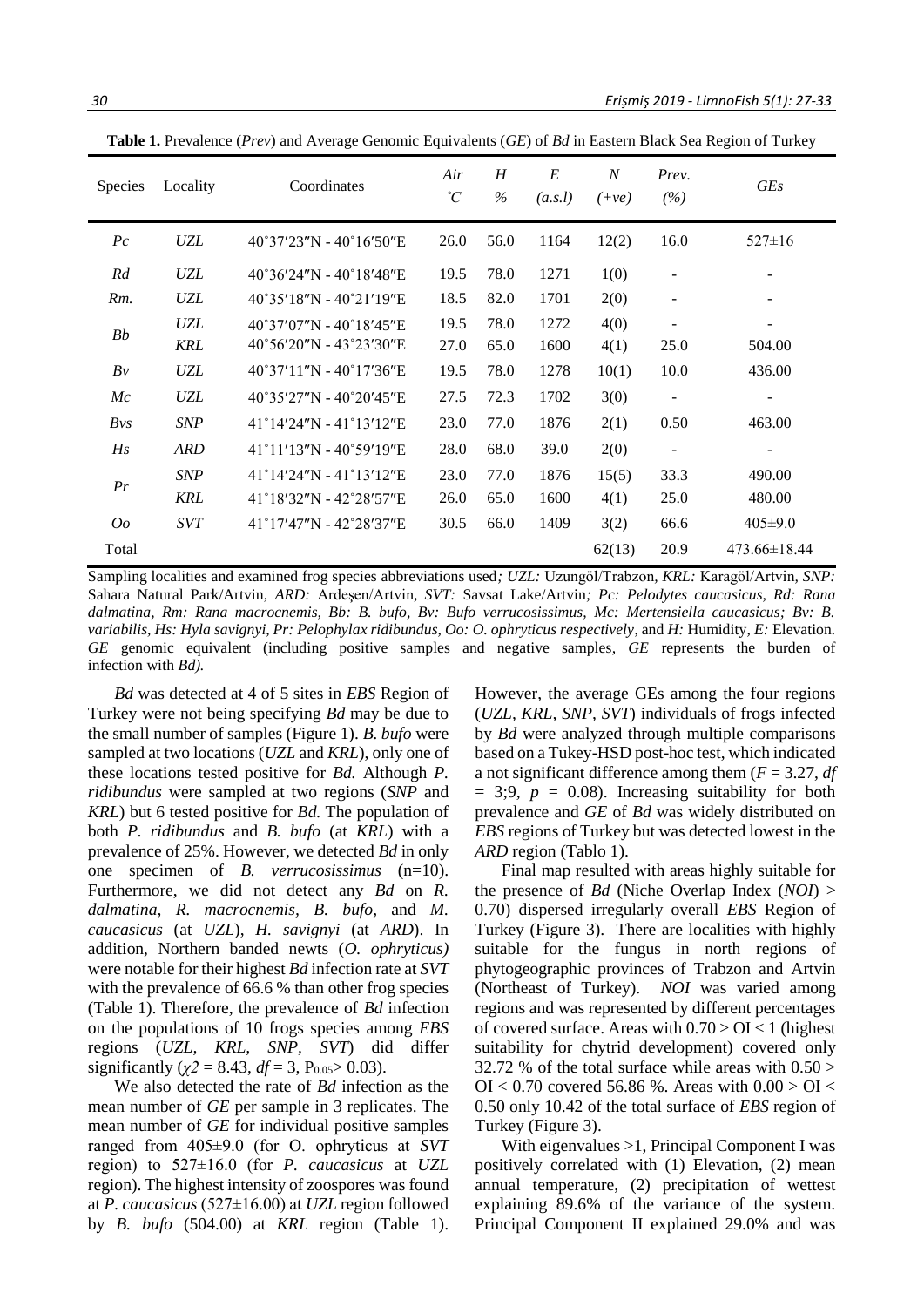highly positively correlated only with seasonal temperature. The environmental variables in the localities where *Bd*. was found show that suitable locations for the fungus are possible across a wide range of habitats (Table 1). In the localities with known presence of the fungus, the annual mean temperature ranged from 5 ̊C (*UZL* and *SVT*) to 23.5 ̊C (*SNP* and *SVT*), moreover in areas where the  $OI = 0.89$ . In addition, our analysis shows that the presence of the fungus in *EBS* region of Turkey is related to precipitations between 68 mm (*UZL* and *SVT*) and 235 mm (*UZL* and *SVT*).



**Figure 3.** Niche Overlap Index (*NOI*) map of the potential distribution of *Bd* in *EBS* region of Turkey

# **Discussion**

Distribution models showed that *Bd* has likely already spread to most climatically suitable regions (Fisher et al. 2009). Turkey's diverse regions have different climates because of irregular topography. Black Sea region has an oceanic climate (Köppen climate classification: *Cfb*), wet and humid (summer 23°C, winter 7°C) (Sensoy et al. 2008). Our previous study suggests that the Anatolian climate is indeed favorable for the spread of chytridiomycosis (Erismis et al. 2014). Intercalarily, *Bd* has been found in five mainlands including North and South America, Europe, Oceana, Africa, and Asia. However, there have only been two published studies up to date describing the presence of *Bd* in Anatolia at the crossroads of three continents. Therefore, it is not surprising that the *Bd* present in Anatolia.

In this study, a total of 62 specimens from 8 genera, including 10 species was sampled. We detected the presence of *Bd* infection in 13 of 62 (20.09%) samples comprising four species: *P. caucasicus* (*Caucasian type-specific), B. bufo, B. verrucosissimus, P. ridibundus, O. ophryticus* (Table 1). *Bd* was detected at 4 of 5 sites. We detected *Bd* in only one from ten swamp samples of *B. verrucosissimus*. We did not detect any *Bd* on *R. dalmatina, R. macrocnemis, B. bufo* (at *UZL*), *B.* 

*variabilis, H. savignyi* and *M. caucasicus*. In addition, Northern banded newts (*O. ophryticus)* were notable for their higher *Bd* infection rate at *SVT* prevalence of 75% than other frogs species. *P. ridibundus* were sampled at two locations (*SNP* and *KRL*) but 6 tested positive for *Bd.* We found a moderate *Bd* rate (20.09 %,  $N = 62$ ) and low zoospore loads (473.66±18.44). The number of zoospores increases during infection. Low numbers may represent an earlier stage of infection, but the shedding of the skin may also contribute to low counts. We observed a widespread prevalence of *Bd* zoospore in apparently healthy adult amphibians in the study areas. Recent work suggests that *Bd* may produce tiny, non-pathogenic resting spores that attach to the amphibian skin surface but without causing disease (Di Rosa et al. 2007). The competing hypothesis contends that chytrid is endemic to many regions and that climate or other factors have altered the host-pathogen relationship, resulting in the recent outbreaks of chytridiomycosis (Morehouse et al. 2003; Weldon et al. 2004). As is also known adults may be protected by acquired immunity (Richmond et al. 2009) and thus may clear or prevent infections more efficiently than juveniles that are naive to *Bd,*  infects some amphibian species with little negative effects on the host and do not die therefore may serve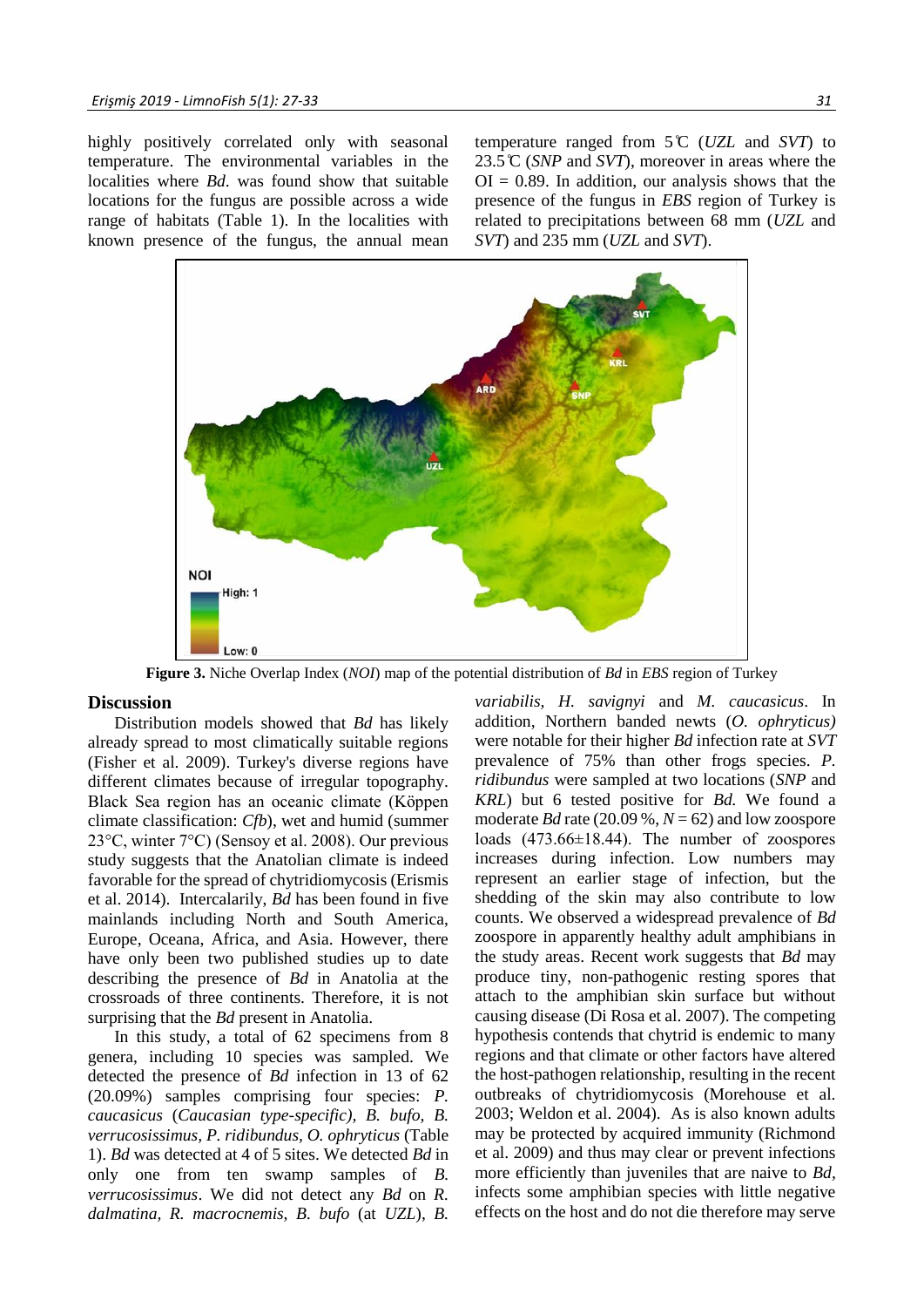as reservoirs of the disease (Mazzoni et al. 2003). Many amphibian species such as *Xenopus spp, R. catesbeiana,* and *B. marinus* carry this disease, also terrestrial species of anurans have been observed with *Bd*, suggesting frog to frog transmission is possible (Kriger et al. 2007).

Differences in morbidity and mortality in experimentally infected amphibians indicate that *Bd*  virulence can vary between strains of the same and different lineages. Increased *Bd* growth rate, zoospore production, and sporangial size in pure culture, have been linked with increased host mortality and immunosuppressive activity (Fisher et al. 2009). Our studies suggested that amphibians can evolve resistance to *Bd* and may have the ability to coexist with the disease. The Eastern Black Sea region has unique reptile fauna. These regions are the corridors of the species coming from the Caucasus and the south. The high Anatolian diagonal mountains are a barrier to colonization (Ansell et al. 2011). This study showed that Anatolian diagonal mountains are not a barrier for the colonization of *Bd* in Anatolia. If amphibians can evolve resistance to *Bd* and may have the ability to coexist with the disease, testing for the presence of *Bd* should be mandatory other regions of Turkey.

In conclusion, the uncertain distribution and potential impact of *Bd* presence in Turkey require additional investigation before accurate evaluations can be made. Standardized field surveillance methods and laboratory diagnostic techniques are needed to more carefully investigate. The presence, distribution, virulence to native species and clade membership of *Bd* in Turkey must be verified before its potential impact on Anatolian amphibians can be accurately predicted.

# **Acknowledgements**

This research was supported by Project no. Tubitak 113Z139. Ethical endorsement was ratified by the Ethical Committee of Afyon Kocatepe University and the Turkish Department of Nature Conservation (Permit number, DKMP-51039719).

### **References**

- Anna ES, Grismer LL, Anuar S, Onn CK, Grismer JL, Quah E, Muin MA, Ahmad N, Lenker M, Zamudio KR. 2011. First record of *Batrachochytrium dendrobatidis* infecting four frog families from Peninsular Malaysia. Ecohealth. 8(1):121-128. doi: [10.1007/s10393-011-0685-y](https://link.springer.com/article/10.1007%2Fs10393-011-0685-y)
- Ansell SW, Stenøien HK, Grundmann M, Russell SJ, Koch MA, Schneider H, Vogel JC. 2011. The importance of Anatolian mountains as the cradle of global diversity in *Arabis alpina,* a key arctic–alpine species. Annals of Botany. 108(2):241-252. doi: [10.1093/aob/mcr134](https://watermark.silverchair.com/mcr134.pdf?token=AQECAHi208BE49Ooan9kkhW_Ercy7Dm3ZL_9Cf3qfKAc485ysgAAAj0wggI5BgkqhkiG9w0BBwagggIqMIICJgIBADCCAh8GCSqGSIb3DQEHATAeBglghkgBZQMEAS4wEQQM5whK-U49pBlzlpgYAgEQgIIB8CIjO2x_00H9QmQaV47UGdvwJ_1980I2clPJzFWpMkTc9BRlhnqcOJribNoNi1K-18XDQKi6jOplfKtr5n5_nxCjk19l3rxqx-ua6x7VqxXJCqTp47XtnehrroXqtQfnm58FumH4mKWqy9QCbNe0IOxwx2lpPUWZdU8slU5nIQWgRLQTCm-29ktdrUgZwkHOZG7lB-JbHA2C7W8wRgoKRb1NrFiBO2nn0UnHcg7IW67BPujwRrJ2sF40pSnBnjx39RGAhEhu--kLT38qvzUffPlw_m5h3kAXmpyTDDT3d9gei3KZWNa75Zi1IcOETprOrQAQfIdTJLCo-JxjToqiU6OU03jlOSodjQlAxyFTMTVi4hQ9AFjEcN7rddrQCXhDGtsi7FTj1ZV91BHeSOyqJ3i2dlCl54rJPCKBiKEZ7486wGDLpjq9Ks_o-IA_0p_OpRvNDwD0Fx6UVxLw2QIMSnUqgJMJSX0i70XBdh4vUb_eb3wjpo1k-z5rwDSetSil85MXY2IO57Rx7a3YupjKDfZ7jUQF_TQFgy-d-wohU5CLKMmpVbVftloUQ1G5VeRhKnzjVkXKaSmN9BH7KjpuRqhTQ3JZYGmEUiCmD_a1zM1f9u9Z4wtxcJVuSvMI0Cl0NIt3GXLROLF9ZzvIuQY6bRA)
- Bai C, Garner TWJ, Garner, LiY. 2010. First evidence of *Batrachochytrium dendrobatidis* in China: discovery of chytridiomycosis in introduced American bullfrogs and native amphibians in the Yunnan Province, China. EcoHealth. 7(1):127-134. doi: [10.1007/s10393-010-0307-0](https://link.springer.com/article/10.1007/s10393-010-0307-0)
- Başkale E, Yildirim E,Çevik IE, Kaya U. 2013. Population size and age structure of metamorphic and pedomorphic forms of *Ommatotriton ophryticus* (Berthold, 1846) in the Northwestern Black Sea Region of Turkey. J Herpetol. 47(2):270-276. doi: [10.1670/11-116](https://bioone.org/journals/journal-of-herpetology/volume-47/issue-2/11-116/Population-Size-and-Age-Structure-of-Metamorphic-and-Pedomorphic-Forms/10.1670/11-116.short)
- Boyle DG, Boyle DB, Olsen V, Morgan JAT, Hyatt AD. 2004. Rapid quantitative detection of chytridiomycosis *Batrachochytrium dendrobatidis* in amphibian samples using real-time taqman PCR assay. Dis Aquat Organ. 60(2):141-148. doi: [10.3354/dao060141](https://www.int-res.com/articles/dao2004/60/d060p141.pdf)
- Bülbül U, Matsui M, Kutrup B, Eto K. 2011. Taxonomic relationships among Turkish water frogs as revealed by phylo-genetic analyses using mtDNA gene sequences. Zool Sci. 28(12):930-936. doi: [10.2108/zsj.28.930](https://bioone.org/journals/zoological-science/volume-28/issue-12/zsj.28.930/Taxonomic-Relationships-among-Turkish-Water-Frogs-as-Revealed-by-Phylogenetic/10.2108/zsj.28.930.short)
- Carver S, Bell BD, Waldman B. 2010. Does chytridiomycosis disrupt amphibian skin function? Copeia. 2010(3):487-495. doi: [10.1643/CH-09-128](https://bioone.org/journals/Copeia/volume-2010/issue-3/CH-09-128/Does-Chytridiomycosis-Disrupt-Amphibian-Skin-Function/10.1643/CH-09-128.short)
- Daszak P, Berger L, Cunningham AA, Hyatt AD, Green DE, Speare R. 1999. Emerging infectious diseases and amphibian population declines. Emerg Infect Dis. 5(6):735-748. doi [: 10.3201/eid0506.990601](https://wwwnc.cdc.gov/eid/article/5/6/pdfs/99-0601.pdf)
- Di Rosa I, Simoncelli F, Fagotti A, Pascolini R. 2007. Ecology: the proximate cause of frog declines? Nature. 447(7144):4-5. doi: [10.1038/nature05941](https://www.nature.com/articles/nature05941)
- Erismis UC, Konuk M, Yoldas T, Agyar P, Yumuk D, Korcan SE. 2014. Survey of Turkey's endemic frogs for amphibian chytrid fungus *Batrachochytrium dendrobatidis.* Dis Aquat Organ. 111(2):153-157. doi: [10.3354/dao02742](https://www.int-res.com/abstracts/dao/v111/n2/p153-157/)
- Farrer RA, Weinert LA, Bielby J, Garner TW, Balloux F, Clare F, Bosch J, Cunningham AA, Weldon C, du Preez LH, Anderson L, Pond SL, Shahar-Golan R, Henk DA, Fisher MC. 2011. Multiple emergences of genetically diverse amphibian-infecting chytrids include a globalized hypervirulent recombinant lineage. P Natl Acad Scı Usa. 108(46):18732-18736. doi: [10.1073/pnas.1111915108](https://www.pnas.org/content/pnas/108/46/18732.full.pdf)
- Fisher MC, Garner TW, Walker SF. 2009. Global emergence of *Batrachochytrium dendrobatidis* and amphibian chytridiomycosis in space, time, and host. Annu Rev Microbiol. 63:291-310. doi: [10.1146/annurev.micro.091208.073435](https://pdfs.semanticscholar.org/8507/2c6fcc214e86d0cd459c6339b0a8b520acc1.pdf)
- Franzen M, Bussmann M, Kordges T, Thiesmeier B. 2008. Die Amphibien und Reptilien der Südwest-Türkei. Bielefeld: Laurenti Verlag 329 p.
- Göçmen B, Veith M, Iğci N, Akman B, Godmann O, Wagner N. 2013. No detection of the amphibian pathogen *Batrachochytrium dendrobatidis* in terrestrial Turkish salamanders (Lyciasalamandra)